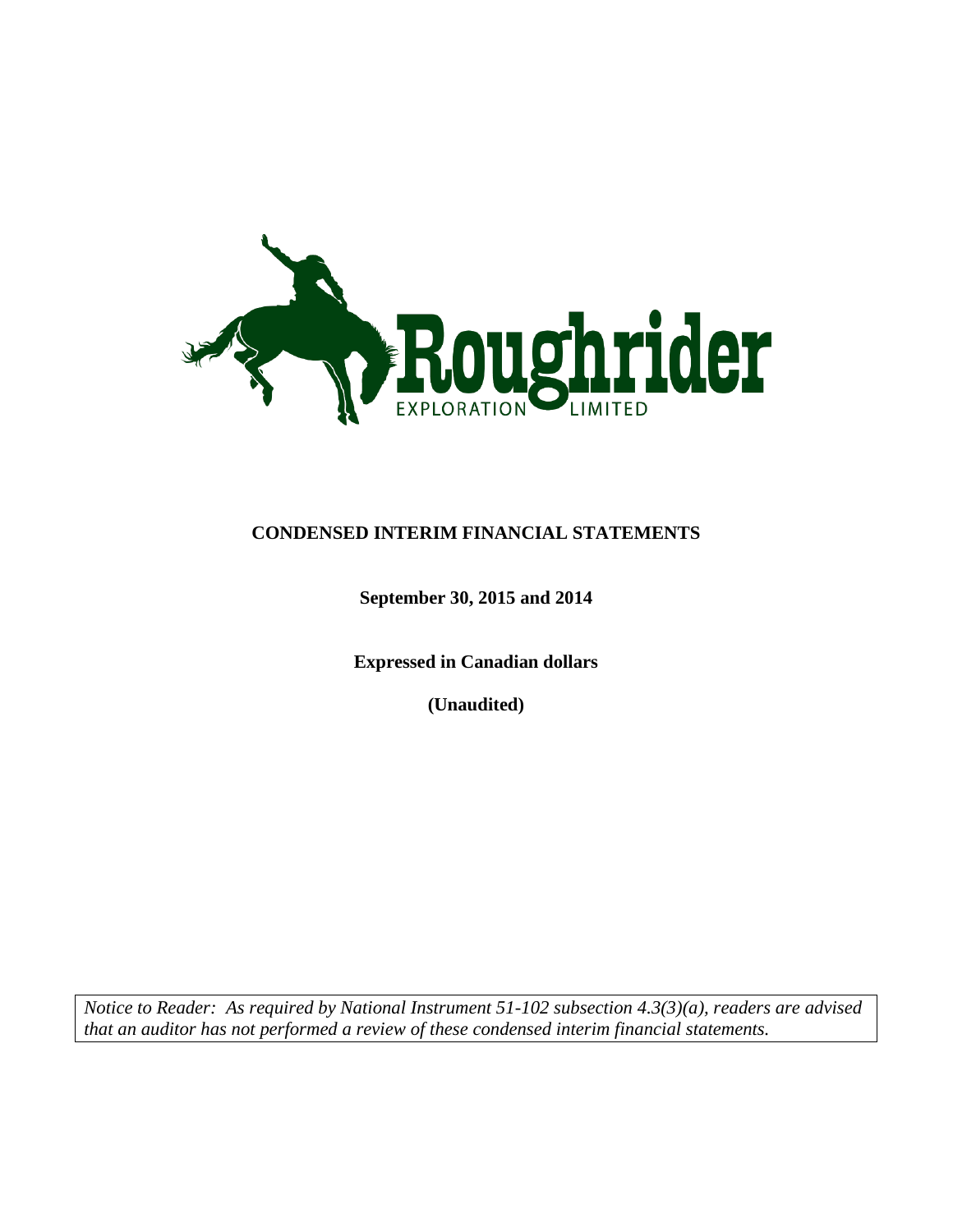### **CONDENSED INTERIM STATEMENTS OF FINANCIAL POSITION**

*Expressed in Canadian Dollars Unaudited – Prepared by Management*

|                                                   |                           | As at<br>September 30,<br>2015 |              | As at<br>December 31,<br>2014 |
|---------------------------------------------------|---------------------------|--------------------------------|--------------|-------------------------------|
| <b>ASSETS</b>                                     |                           |                                |              |                               |
| <b>Current assets</b>                             |                           |                                |              |                               |
| Cash                                              | $\$\,$                    | 794,010                        | $\mathbb{S}$ | 1,300,201                     |
| Receivables                                       |                           | 44,697                         |              | 80,481                        |
| Prepaid expenses                                  |                           | 18,550                         |              | 10,464                        |
|                                                   |                           | 857,257                        |              | 1,391,146                     |
| <b>Non-current assets</b>                         |                           |                                |              |                               |
| Exploration property acquisition costs (Note 4.a) |                           | 620,382                        |              | 620,382                       |
| Security deposit                                  |                           |                                |              | 2,000                         |
|                                                   | $\boldsymbol{\mathsf{S}}$ | 1,477,639                      | \$           | 2,013,528                     |
|                                                   |                           |                                |              |                               |
| <b>LIABILITIES AND SHAREHOLDERS' EQUITY</b>       |                           |                                |              |                               |
| <b>Current liabilities</b>                        |                           |                                |              |                               |
| Accounts payable and accrued liabilities (Note 7) | $\mathbb{S}$              | 52,641                         | $\mathbb{S}$ | 95,908                        |
| Loans (Note 8)                                    |                           | 21,460                         |              | 22,460                        |
|                                                   |                           | 74,101                         |              | 118,368                       |
| <b>Non-current liabilities</b>                    |                           |                                |              |                               |
| Flow-through premium (Note 5)                     |                           | 7,561                          |              | 33,360                        |
|                                                   |                           | 81,662                         |              | 151,728                       |
| <b>Shareholders' equity</b>                       |                           |                                |              |                               |
| Capital stock (Note 6)                            |                           | 3,496,652                      |              | 3,496,652                     |
| Other equity reserves                             |                           | 451,212                        |              | 451,212                       |
| Deficit                                           |                           | (2,551,887)                    |              | (2,086,064)                   |
|                                                   |                           | 1,395,977                      |              | 1,861,800                     |
|                                                   | \$                        | 1,477,639                      | \$           | 2,013,528                     |
|                                                   |                           |                                |              |                               |

**Nature and continuance of operations (Note 1) Related party transactions (Note [7\)](#page-11-0)**

**On behalf of the Board of Directors on November 27, 2015**

**Director Director**

*Signed "Scott Gibson" Signed "Alex Heath"*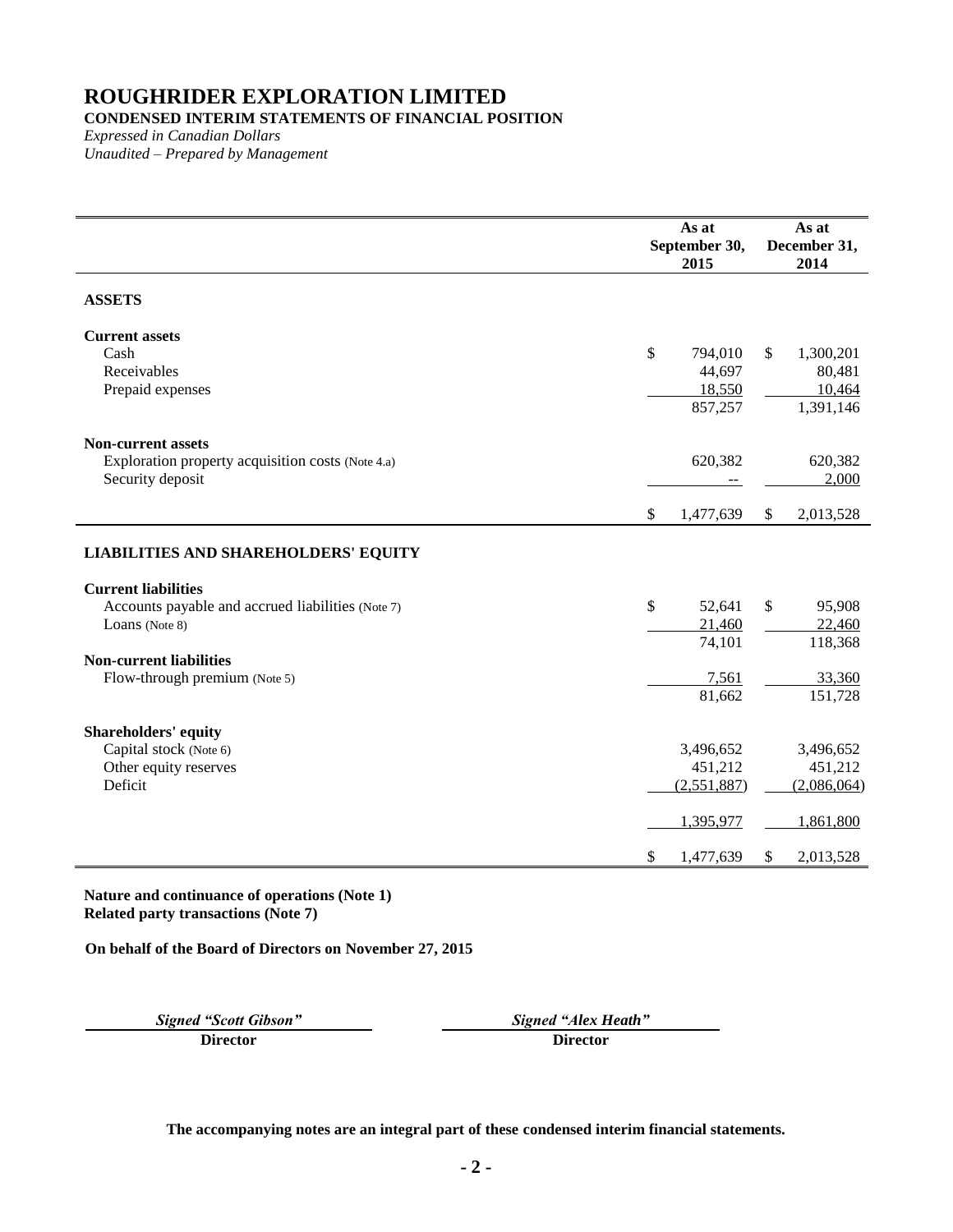### **ROUGHRIDER EXPLORATION LIMITED CONDENSED INTERIM STATEMENTS OF LOSS AND COMPREHENSIVE LOSS**

*Expressed in Canadian Dollars*

*Unaudited – Prepared by Management*

|                                                      | For the<br>three months ended<br>September 30,<br>2015<br>2014 |                        | For the<br>nine months ended<br>September 30,<br>2014<br>2015 |              |
|------------------------------------------------------|----------------------------------------------------------------|------------------------|---------------------------------------------------------------|--------------|
|                                                      |                                                                |                        |                                                               |              |
| <b>EXPENSES</b>                                      |                                                                |                        |                                                               |              |
| Exploration expenses (Note 4.b)                      | 15,150                                                         | 1,021,377              | 237,213                                                       | 1,021,377    |
| Filing fees                                          | 4,422                                                          |                        | 6,557                                                         | 16,181       |
| Interest expense                                     | 27                                                             |                        | 127                                                           |              |
| Marketing                                            | 783                                                            | 23,209                 | 30,605                                                        | 23,209       |
| Office expenses                                      | 5,507                                                          | 4,803                  | 24,555                                                        | 4,886        |
| Professional fees                                    | 10,307                                                         | 53,425                 | 19,751                                                        | 57,250       |
| Salaries and personnel costs                         | 57,967                                                         | 98,132                 | 178,792                                                       | 98,132       |
| Stock-based compensation                             |                                                                | 369,781                |                                                               | 369,781      |
| <b>OTHER INCOME</b>                                  |                                                                |                        |                                                               |              |
| Recovery of income taxes (Note 5)                    | (1,683)                                                        | $ -$                   | (25,799)                                                      |              |
| Interest income                                      | (2,690)                                                        |                        | (5,978)                                                       |              |
|                                                      |                                                                |                        |                                                               |              |
| Loss and comprehensive loss for the period           | 89,790                                                         | 1,570,727              | 465,823                                                       | 1,590,816    |
| Basic and diluted loss per common share              | \$<br>(0.00)                                                   | $\mathbb{S}$<br>(0.09) | \$<br>(0.02)                                                  | \$<br>(0.17) |
| Weighted average number of common shares outstanding | 21,606,282                                                     | 17,190,257             | 21,606,282                                                    | 9,240,673    |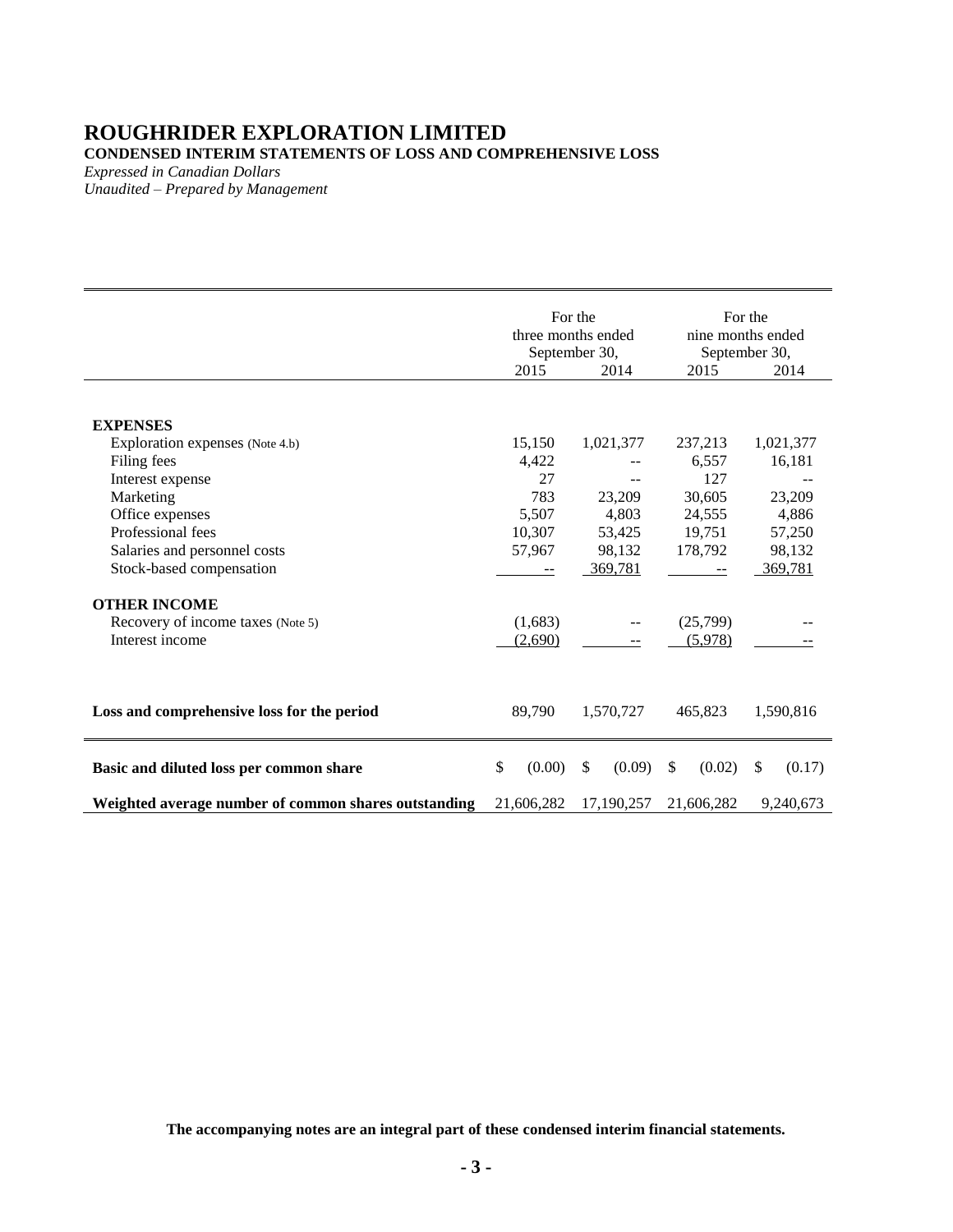### **ROUGHRIDER EXPLORATION LIMITED CONDENSED INTERIM STATEMENT OF CHANGES IN SHAREHOLDERS' EQUITY**

*Expressed in Canadian Dollars*

*Unaudited – Prepared by Management*

|                                      |                                   | <b>Capital Stock</b> |                                           |                                 |                               |
|--------------------------------------|-----------------------------------|----------------------|-------------------------------------------|---------------------------------|-------------------------------|
|                                      | <b>Number of</b><br><b>Shares</b> | Amount               | Other<br><b>Equity</b><br><b>Reserves</b> | <b>Deficit</b>                  | <b>Total</b><br><b>Equity</b> |
| Balance, December 31, 2013           | 5,200,000                         | 290,375<br>\$        | 6,000<br>\$                               | \$<br>(59,605)                  | \$<br>236,770                 |
| Qualifying transaction:              |                                   |                      |                                           |                                 |                               |
| Shares issued under option agreement | 1,969,828                         | 433,362              |                                           |                                 | 433,362                       |
| Units issued as private placement    | 12,528,454                        | 2,028,064            | 728,196                                   |                                 | 2,756,260                     |
| Unit issuance costs                  |                                   | (143,712)            | (51,601)                                  |                                 | (195,313)                     |
| Finder's warrants                    |                                   | (39,988)             | 39,988                                    |                                 |                               |
| Vesting of stock options             |                                   |                      | 385,166                                   |                                 | 385,166                       |
| <b>Exercise of warrants</b>          | 140,000                           | 20,000               | (6,000)                                   |                                 | 14,000                        |
| Loss for the nine month period       |                                   |                      |                                           | (1,590,816)                     | (1,590,816)                   |
| Balance, September 30, 2014          | 19,838,282                        | \$2,588,101          |                                           | $$1,101,749 \quad $(1,650,421)$ | \$2,039,429                   |
|                                      |                                   |                      |                                           |                                 |                               |
| Balance, December 31, 2014           | 21,606,282                        | \$3,496,652          | \$451,212                                 | \$(2,086,064)                   | \$1,861,800                   |
| Loss for the nine month period       |                                   |                      |                                           | (465, 823)                      | (465, 823)                    |
| <b>Balance, September 30, 2015</b>   | 21,606,282                        | \$3,496,652          | \$451,212                                 | \$(2,551,887)                   | \$1,395,977                   |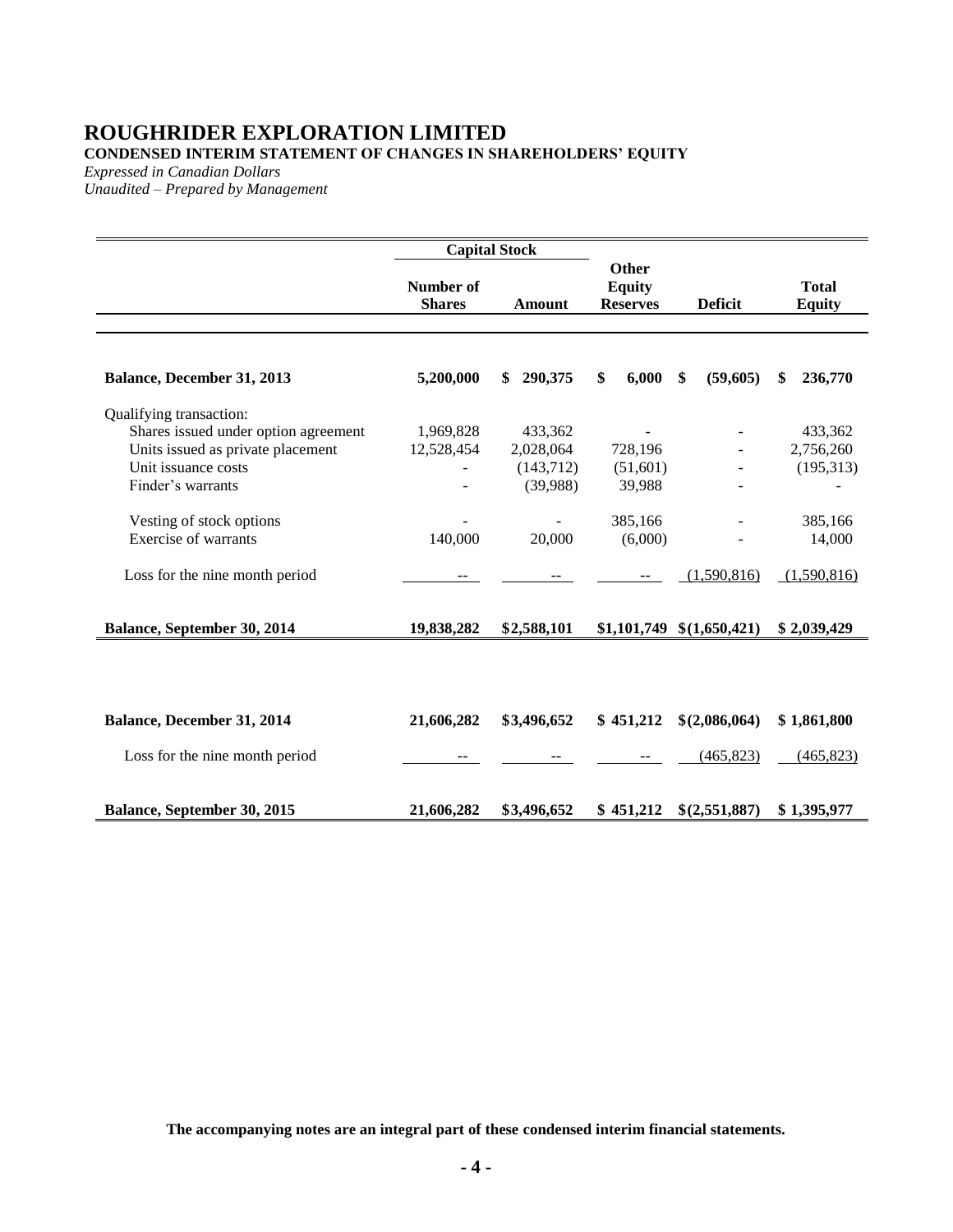**CONDENSED INTERIM STATEMENTS OF CASH FLOWS**

*Expressed in Canadian Dollars*

*Unaudited – Prepared by Management*

|                                                                                                                                         | For the<br>three months ended<br>September 30, |                              |     |                         | For the<br>nine months ended     |
|-----------------------------------------------------------------------------------------------------------------------------------------|------------------------------------------------|------------------------------|-----|-------------------------|----------------------------------|
|                                                                                                                                         | 2015                                           | 2014                         |     | 2015                    | September 30,<br>2014            |
| <b>OPERATING ACTIVITIES</b><br>Loss for the period                                                                                      | \$<br>(89,790)                                 | \$(1,570,727)                |     | \$(465,823)             | \$(1,590,816)                    |
| Items not affecting cash:<br>Recovery of income taxes<br>Stock-based compensation expense<br>Changes in non-cash working capital items: | (1,683)                                        | 385,166                      |     | (25,799)                | 385,166                          |
| Decrease (increase) in receivables<br>Decrease (increase) in prepaid expenses<br>Increase (decrease) in                                 | 5,529<br>(5,513)                               | (61,275)<br>(26, 446)        |     | 35,784<br>(8,086)       | (62, 569)<br>(30,761)            |
| accounts payable and accrued liabilities<br>Net cash provided by/(used in) operating activities                                         | 21,561<br>(69, 896)                            | 270,608<br>(1,002,674)       |     | (43,267)<br>(507, 191)  | 319,602<br>(979, 378)            |
|                                                                                                                                         |                                                |                              |     |                         |                                  |
| <b>INVESTING ACTIVITIES</b><br>Mineral property acquisition costs<br>(Increase in) / Refund of security deposit                         |                                                | (125,000)<br>(2,000)         |     | 2,000                   | (125,000)<br>(2,000)             |
| Net cash provided by (used in) investing activities                                                                                     | --                                             | (127,000)                    |     | 2,000                   | (127,000)                        |
| <b>FINANCING ACTIVITIES</b><br>Shares issued in private placement<br>Warrants issued in private placement                               |                                                | 2,028,064<br>728,196         |     |                         | 2,028,064<br>728,196             |
| Issuance costs paid in cash for<br>placement of shares and warrants<br>Warrants exercised<br>Repayment of loans                         |                                                | (195,313)<br>14,000          |     | (1,000)                 | (195, 313)<br>14,000             |
| Net cash provided by (used in) financing activities                                                                                     |                                                | 2,574,947                    |     | (1,000)                 | 2,574,947                        |
| Increase / (decrease) in cash for the period                                                                                            | (69, 896)                                      | 1,445,272                    |     | (506, 191)              | 1,468,568                        |
| Cash, beginning of period                                                                                                               | 863,906                                        | 264,553                      |     | 1,300,201               | 241,257                          |
| Cash, end of period                                                                                                                     | \$794,010                                      | \$1,709,826                  |     | \$794,010               | \$1,709,826                      |
| Cash consists of:<br>Cash<br>Cashable G.I.C. issued by a Canadian bank                                                                  | \$<br>44,010<br>750,000                        | \$<br>209,826<br>1,500,000   |     | \$<br>44,010<br>750,000 | \$ 209,826<br>1,500,000          |
| Non-cash transactions not noted above:                                                                                                  |                                                |                              |     |                         |                                  |
| Shares issued as mineral property acquisition costs<br>Black-Scholes valuation of warrants exercised<br>Finder's warrant valuation      | \$<br>--                                       | \$433,362<br>6,000<br>54,346 |     | \$<br>--                | 433,362<br>\$<br>6,000<br>54,346 |
| Cash paid during the period for interest                                                                                                | \$<br>27                                       | \$                           |     | \$<br>127               | \$                               |
| Cash paid during the period for income taxes                                                                                            | \$<br>$- -$                                    | \$                           | $-$ | \$<br>--                | \$<br>$ -$                       |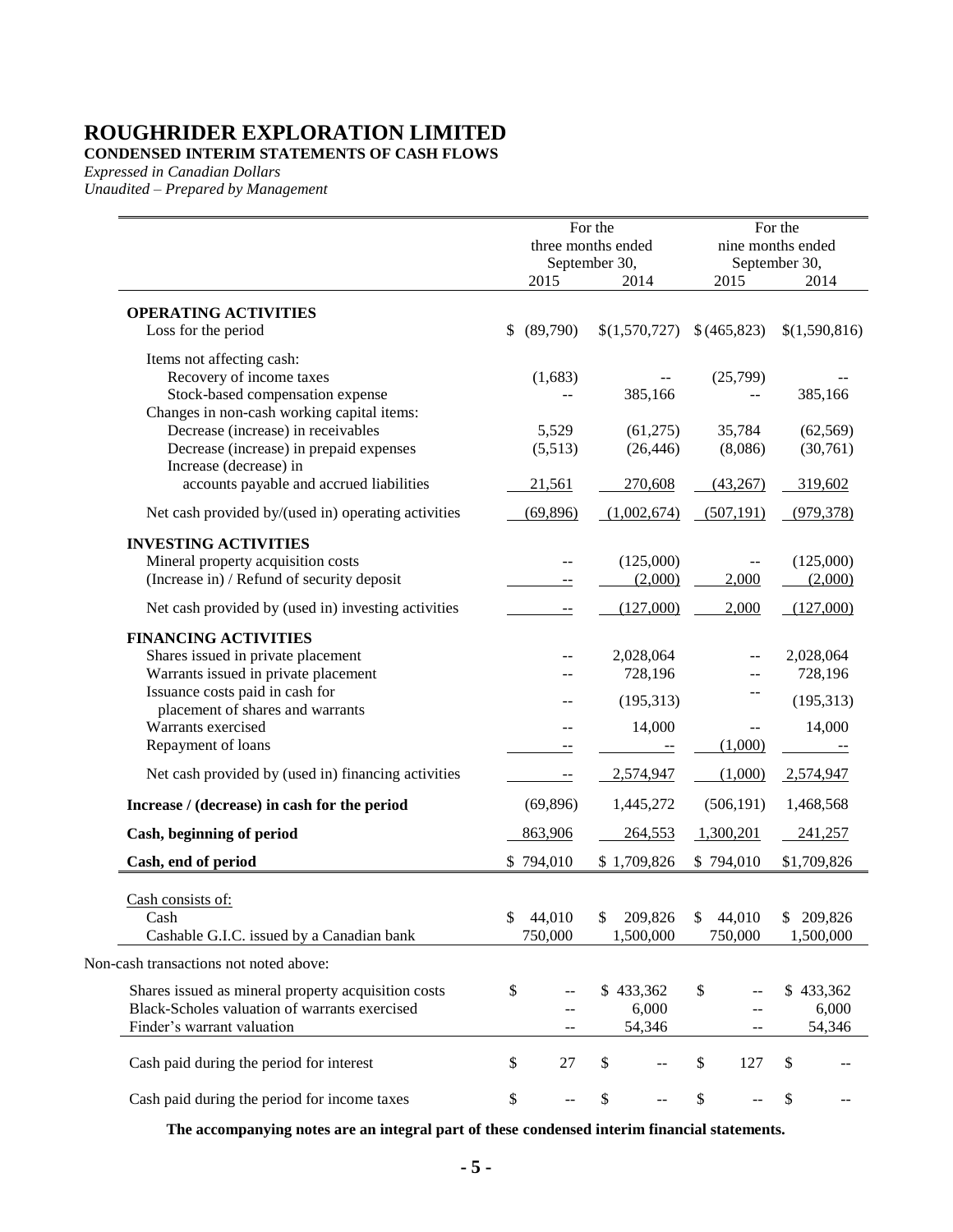NOTES TO THE CONDENSED INTERIM FINANCIAL STATEMENTS For the nine months ended September 30, 2015 *Expressed in Canadian Dollars Unaudited – Prepared by Management*

#### **1. NATURE AND CONTINUANCE OF OPERATIONS**

Roughrider Exploration Limited (formerly Westham Resources Corp.) ("Roughrider" or the "Company") was incorporated on December 7, 2011 under the *British Columbia Business Corporations Act*. Until July 16, 2014, Roughrider was a Capital Pool Company as defined in the TSX Venture Exchange ("TSX-V") Policy 2.4. During that period of time, the Company's sole business was the identification and evaluation of assets or businesses with a view to completing a Qualifying Transaction (also defined in TSX-V Policy 2.4). The Company completed its Qualifying Transaction on July 16, 2014 (Note [4.a\)](#page-7-0). On completion of the Qualifying Transaction, the Company was listed on the TSX Venture Exchange as a Tier 2 Mining Issuer and changed its name from Westham Resources Corp. to Roughrider Exploration Limited. The principal business of the Company is now the exploration of the Genesis property, a uranium project located to the northeast of the Athabasca Basin in Saskatchewan.

The address of the Company's head office is Suite 408 – 625 Howe Street, Vancouver, British Columbia, Canada V6C 2T6. The address of the Company's registered office is #2500 - 700 W Georgia St., Vancouver, British Columbia, Canada, V7Y 1B3.

These condensed interim financial statements have been prepared in accordance with International Financial Reporting Standards ("IFRS") with the assumption that the Company will be able to realize its assets and discharge its liabilities in the normal course of business rather than through a process of forced liquidation. The condensed interim financial statements do not include adjustments to amounts and classifications of assets and liabilities that might be necessary should the Company be unable to continue operations.

The Company has no source of revenue, has an accumulated deficit of \$2,551,887 at September 30, 2015, and expects to incur further losses in order to explore its mineral properties. These factors may cast significant doubt upon the Company's ability to continue as a going concern and, therefore suggest that the Company may be unable to realize its assets and discharge its liabilities in the normal course of business.

The Company's continuing operations are dependent upon its ability to obtain sufficient financing to explore the Genesis property, and upon the successful exploration and development or sale of the Company's exploration projects. Although the Company has been successful in obtaining financing to begin this process, there is no assurance that it will be able to obtain adequate financing in the future, or that such financing will be on terms that are advantageous to the Company.

#### **2. BASIS OF PREPARATION**

These condensed interim financial statements, including comparatives, have been prepared using accounting policies consistent with IFRS applicable to the preparation of interim financial statements as issued by the International Accounting Standards Board, including International Accounting Standard ("IAS") 34 Interim Financial Reporting, and are consistent with interpretations by the International Financial Reporting Interpretations Committee ("IFRIC") which were effective as of November 27, 2015, the date the Board of Directors authorized these financial statements for issuance.

The preparation of these condensed interim financial statements required management to make certain estimates, judgments and assumptions that affect the reported amounts of assets and liabilities at the date of the condensed interim financial statements. Actual results could differ from these estimates. Critical estimates and judgments are discussed more fully in the Company's audited financial statements for the period ended December 31, 2014.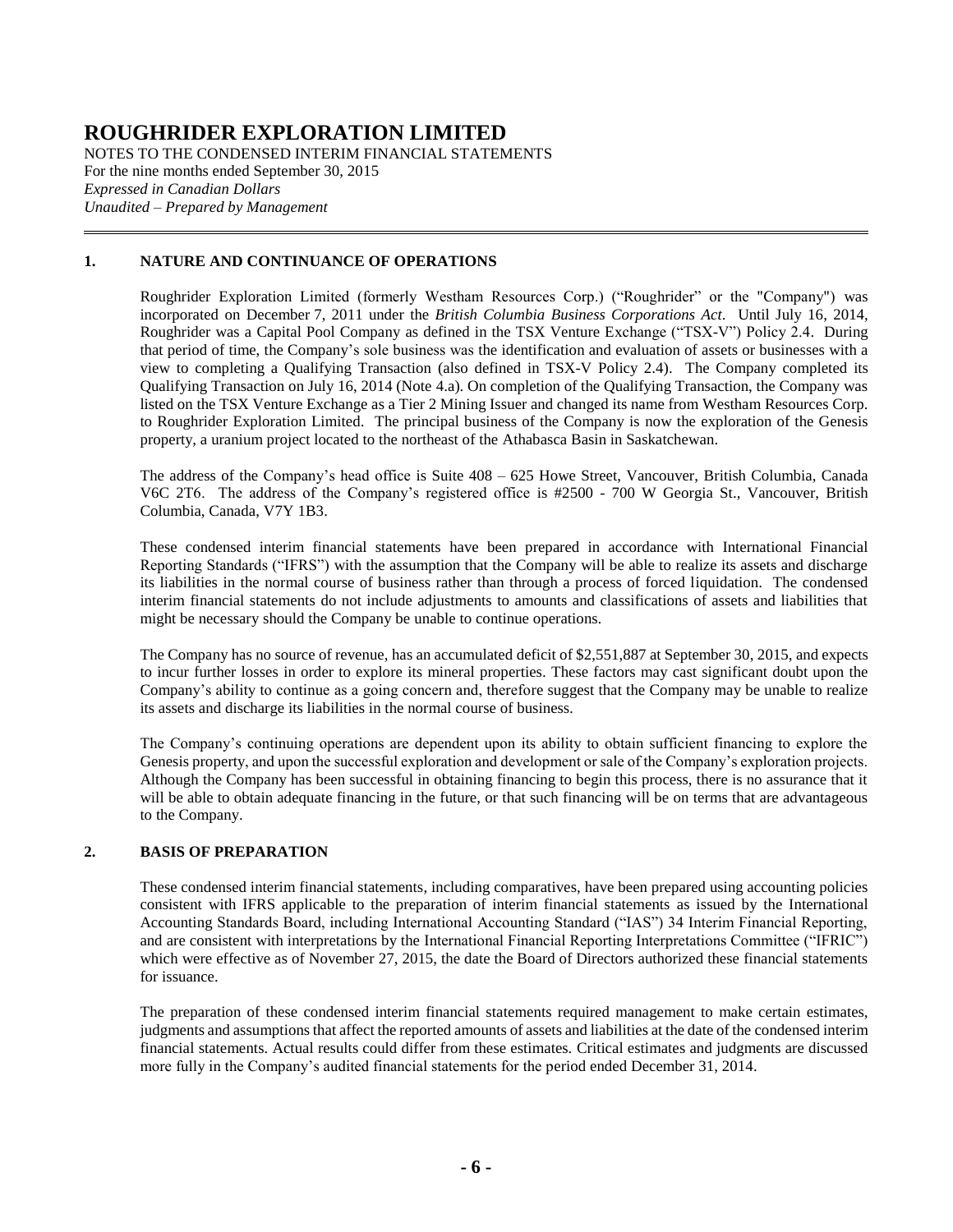NOTES TO THE CONDENSED INTERIM FINANCIAL STATEMENTS For the nine months ended September 30, 2015 *Expressed in Canadian Dollars Unaudited – Prepared by Management*

#### **3. SIGNIFICANT ACCOUNTING POLICIES**

#### **a. Basis of presentation**

These condensed interim financial statements are expressed in Canadian dollars, the Company's functional and presentation currency, the currency of the primary economic environment in which it operates. These condensed interim financial statements have been prepared on a historical cost basis, except for financial instruments classified as *financial instruments at fair value through profit and loss*, which are stated at their fair value. In addition, these condensed interim financial statements have been prepared using the accrual basis of accounting except for cash flow information.

Accounting policies used in the preparation of these financial statements are consistent with those described in the Company's audited annual financial statements for the period ended December 31, 2014, except for the following amendments that reflect changes to IFRS:

- *IFRS 3, Business Combinations* amendment clarifies the scope exception for joint arrangements.
- *IFRS 8, Operating Segments* amendment to require disclosure of judgements made by management in aggregating segments, and a reconciliation of segment assets to the entity's assets when segment assets are reported.
- *IAS 24, Related Party Transactions* amendment to revise the definition of "related party" to include an entity that provides key management personnel services to the reporting entity or its parent, and to clarify the related disclosure requirements.

Adoption of the above amended accounting standards has had no material impact on the quarterly financial statements.

#### **Upcoming Changes in Accounting Standards**

- *IAS 1, Presentation of Financial Statements* amendment to clarify guidance on materiality and aggregation, the presentation of subtotals, the structure of financial statements, and the disclosure of accounting policies. These amendments will be effective for the Company's year ended December 31, 2016.
- *IFRS 7, Financial Instruments: Disclosures* amendment requires additional disclosures on transition from IAS 39 and IFRS 9, and will be effective for the Company's year ended December 31, 2018.
- *IFRS 9, Financial Instruments* introduces the new requirements for the classification, measurement and de-recognition of financial assets and financial liabilities. Specifically, *IFRS 9* requires all recognized financial assets that are within the scope of *IAS 39 Financial Instruments: Recognition and Measurement* to be subsequently measured at amortized cost or fair value. The amendment also introduces a third measurement category for financial assets: fair value through other comprehensive income, and includes a single, forward-looking 'expected loss' impairment model. These amendments will be effective for the Company's year ended December 31, 2018.

The Company is in the process of assessing the impact of the upcoming changes in accounting standards.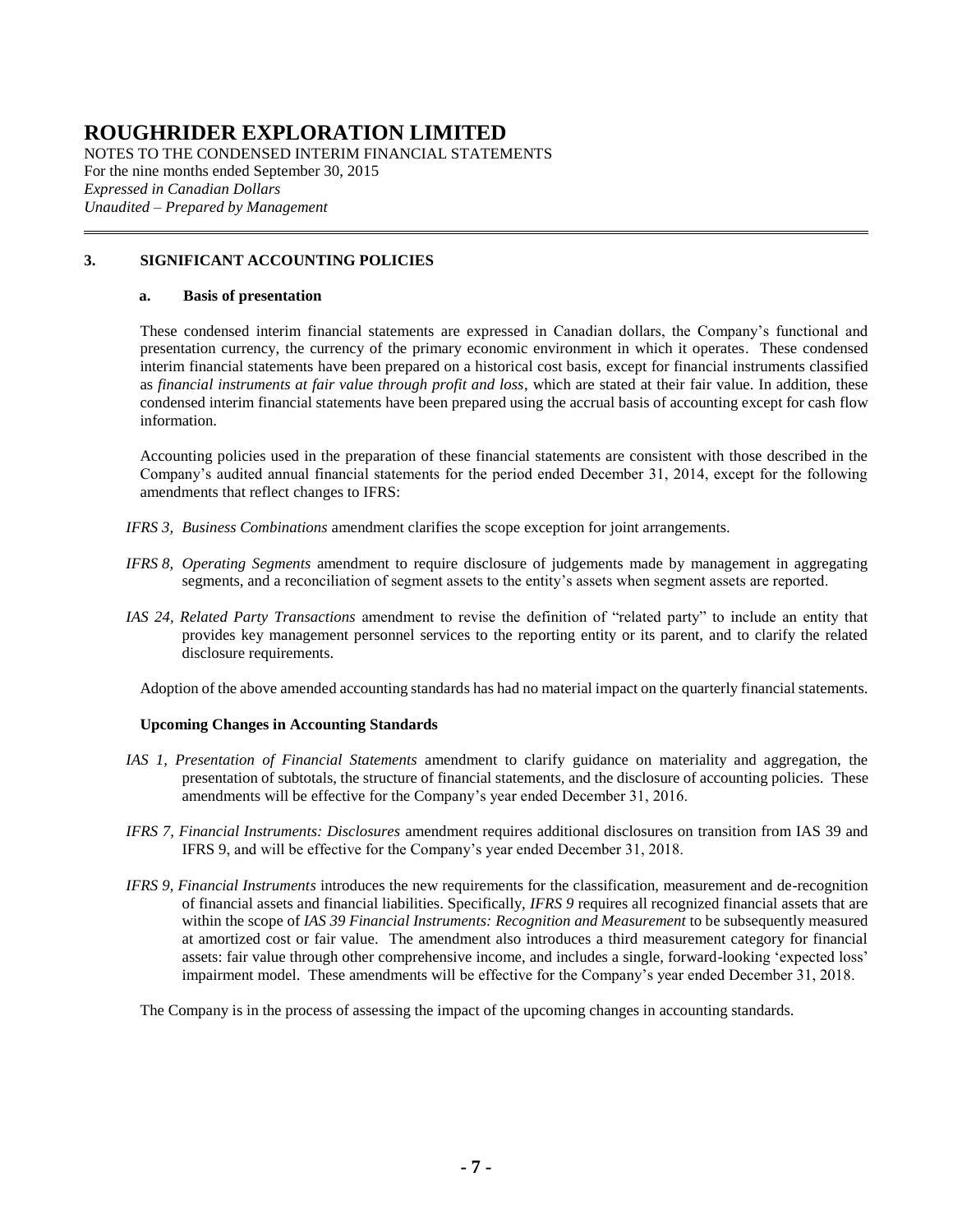NOTES TO THE CONDENSED INTERIM FINANCIAL STATEMENTS For the nine months ended September 30, 2015 *Expressed in Canadian Dollars Unaudited – Prepared by Management*

#### <span id="page-7-1"></span><span id="page-7-0"></span>**4. EXPLORATION PROPERTY**

#### **a. Acquisition costs**

|                                      | Genesis<br>property      | Other Canadian<br>properties | Total     |
|--------------------------------------|--------------------------|------------------------------|-----------|
| Balance, December 31, 2013           | $\overline{\phantom{m}}$ | $-$                          | --        |
| Cash payment                         | 125,000                  | --                           | 125,000   |
| Share payments                       | 454,362                  | --                           | 454,362   |
| Staking costs                        | 29.531                   | 11.489                       | 41,020    |
| December 31, 2014 and Sept. 30, 2015 | \$608,893                | \$11.489                     | \$620,382 |

#### **Genesis property**

On July 16, 2014, the Company closed its Qualifying Transaction with Kivalliq, a British Columbia company listed on the TSX Venture Exchange (TSXV: KIV). Roughrider and Kivalliq have entered into an option agreement under which Roughrider may earn up to an 85% interest in Kivalliq's "Genesis" uranium project (the "Genesis property").

In order to earn the full 85% interest in the Genesis property the Company must complete \$5,000,000 in exploration expenditures, make \$1,000,000 in cash payments and issue to Kivalliq 3,939,656 common shares over a period of four years. In connection with the closing of the Qualifying Transaction, the Company made an initial cash payment of \$125,000 to Kivalliq and issued 1,969,828 common shares to Kivalliq.

The execution of the option agreement and the advance of initial consideration to Kivalliq thereunder served as the Company's Qualifying Transaction under the policies of the TSX Venture Exchange. As a result, on completion of the Qualifying Transaction, the Company was listed on the TSX Venture Exchange as a Tier 2 Mining Issuer and changed its name from Westham Resources Corp. to Roughrider Exploration Limited.

Under the terms of the option agreement, the Company may earn an initial 50% interest by making cash payments, incurring expenditures, and issuing shares as follows:

|                                        | Payments         | Expenditures       | Common shares     |
|----------------------------------------|------------------|--------------------|-------------------|
| On the effective date of the agreement | $$125,000^{(1)}$ | N/A                | $1,969,828^{(1)}$ |
| On or before December 31, 2014         | N/A              | $$1,000,000^{(1)}$ | N/A               |
| On or before August 31, 2016           | \$175,000        | $$1,500,000^{(2)}$ | 1.969.828         |

 $(1)$ - this amount has been paid, this expenditure incurred, or these shares issued as of September 30, 2015  $(2)$ - \$546,059 of this expenditure has been incurred as of September 30, 2015

The Company may acquire a further 35% interest (for an aggregate 85% interest) by making cash payments, incurring expenditures, and issuing shares as follows:

|                              | Payments  | Expenditures | Common shares |
|------------------------------|-----------|--------------|---------------|
| On or before August 31, 2017 | \$250,000 | N/A          | N/A           |
| On or before August 31, 2018 | \$450,000 | \$2,500,000  | N/A           |

In October 2014, Roughrider acquired a series of properties near the Genesis property to the northeast, through a combination of purchase, property exchange, and staking. These additional properties have been incorporated into the Genesis property.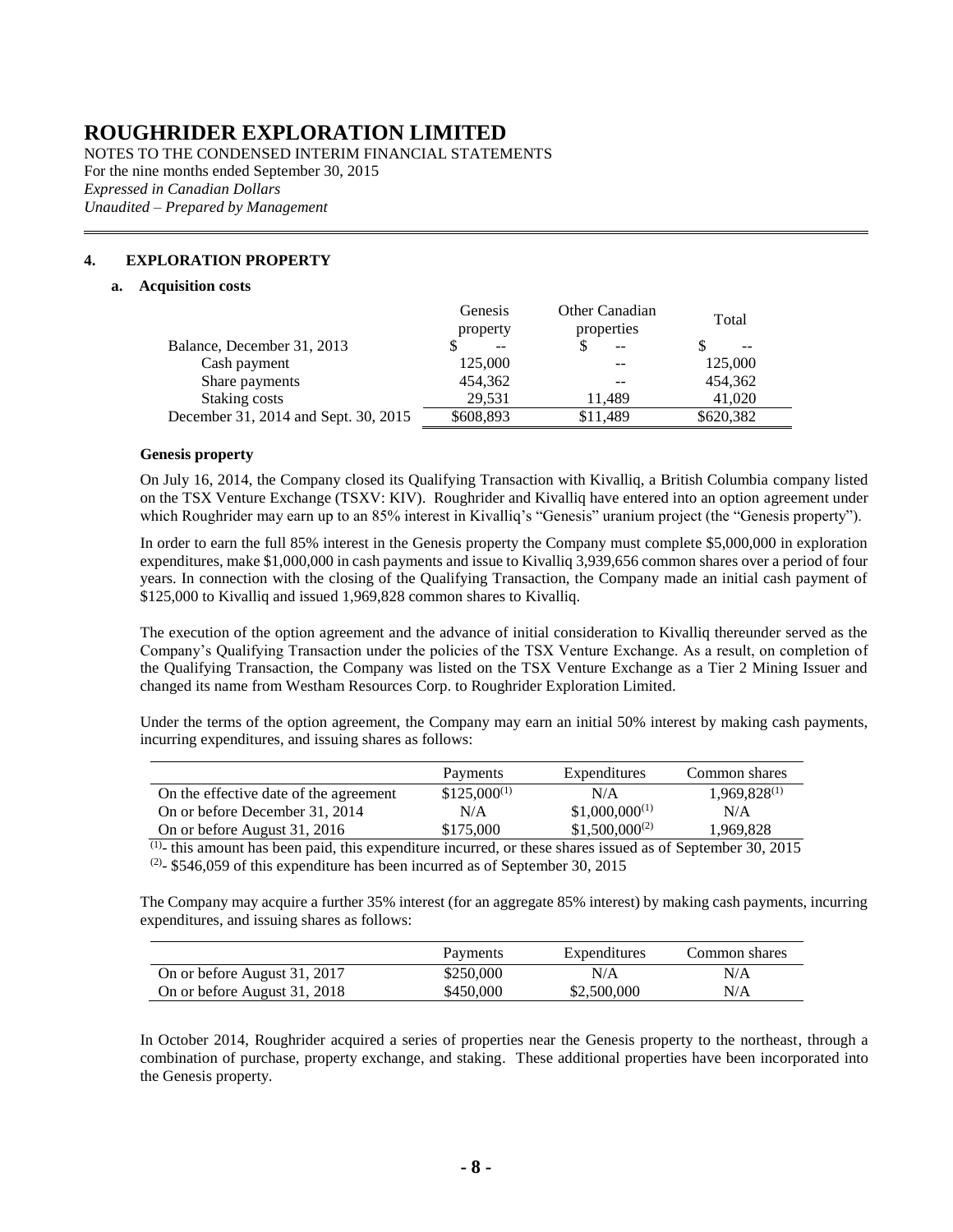NOTES TO THE CONDENSED INTERIM FINANCIAL STATEMENTS For the nine months ended September 30, 2015 *Expressed in Canadian Dollars Unaudited – Prepared by Management*

#### **[4.](#page-7-1) EXPLORATION PROPERTY (CONTINUED)**

#### **Other Canadian properties**

Roughrider has added select properties to the portfolio of uranium assets, while maintaining the overall focus on the Genesis Property. These other Canadian properties are outside the Genesis joint venture, and are 100% owned by Roughrider.

#### <span id="page-8-1"></span>**b. Exploration expenses**

No exploration costs were incurred prior to completion of the Qualifying Transaction on July 16, 2014.

| Genesis property              | Nine months<br>ended September<br>30, 2015 |         | Nine months<br>ended September<br>30, 2014 |           |
|-------------------------------|--------------------------------------------|---------|--------------------------------------------|-----------|
| Assays                        | \$                                         | 24,395  | \$                                         |           |
| Communications                |                                            | 248     |                                            | 2,440     |
| Conferences                   |                                            | 197     |                                            |           |
| Fuel                          |                                            | 7,449   |                                            | 155,748   |
| Geophysical survey (ground)   |                                            | 31,946  |                                            |           |
| Geophysical survey (airborne) |                                            |         |                                            | 434,518   |
| Helicopter                    |                                            | 49,924  |                                            | 150,336   |
| Materials                     |                                            | 6,183   |                                            | 25,641    |
| Meals and accommodation       |                                            | 13,282  |                                            | 53,840    |
| Personnel time                |                                            | 90,875  |                                            | 136,139   |
| Shipping                      |                                            | 4,042   |                                            | 5,308     |
| Staking                       |                                            | 934     |                                            | 9,891     |
| Stock-based compensation      |                                            |         |                                            | 15,385    |
| Travel                        |                                            | 7,738   |                                            | 32,131    |
|                               |                                            |         |                                            |           |
| Total exploration costs:      | \$                                         | 237,213 | \$                                         | 1,021,377 |

#### <span id="page-8-0"></span>**5. FLOW THROUGH PREMIUM LIABILITY**

On December 31, 2014, the Company completed a flow-through private placement of 1,668,000 flow-through shares at a price of \$0.18 per share for gross proceeds of \$300,240. A \$33,360 initial flow-through share premium liability was recorded pursuant to this financing.

Upon incurring qualifying expenditures of \$237,213 in the period ended September 30, 2015, the flow-through share premium liability was partially extinguished, and a recovery of this liability was recorded in the Statements of Loss and Comprehensive Loss, in the amount of \$25,799, reducing the flow-through share premium liability to \$7,561.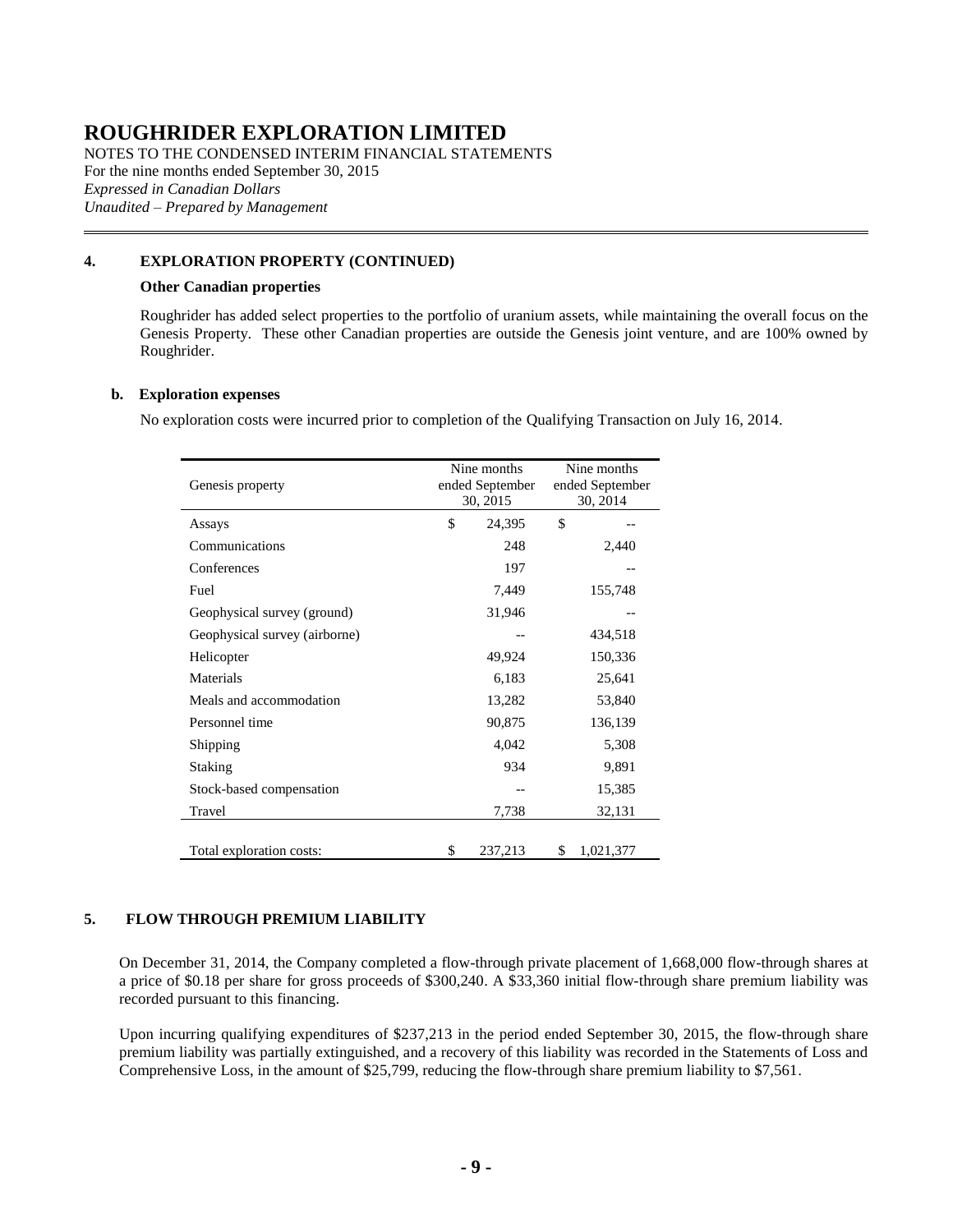NOTES TO THE CONDENSED INTERIM FINANCIAL STATEMENTS For the nine months ended September 30, 2015 *Expressed in Canadian Dollars Unaudited – Prepared by Management*

#### <span id="page-9-0"></span>**6. CAPITAL STOCK**

#### **Authorized:**

Unlimited common shares with no par value and unlimited preferred shares with no par value.

#### **Issuances**

During the nine month period ended September 30, 2015, the Company had no capital stock transactions.

#### **Escrowed shares**

As at September 30, 2015, the Company has 1,944,000 shares held in escrow (2014 – 3,240,000). Under the escrow agreement, 10% (324,000 shares) of the originally escrowed common shares were released from escrow on the issuance of the Final Exchange Bulletin following completion of the Qualifying Transaction (Note [4.a\)](#page-7-0) and additional tranches of 15% (486,000 shares) were released on January 16, 2015, and again on July 16, 2015. Further tranches of 15% will be released on January 16, 2016; July 16, 2016; January 16, 2017; and July 16, 2017.

#### **Stock options**

The Company has established a share purchase option plan whereby the Board of Directors may grant options to directors, officers, employees or consultants. The goal of this plan is to more closely align the interests of optionholders with the interests of shareholders.

The Company has been authorized by its shareholders to grant stock options numbering up to ten percent (10%) of the number of common shares issued and outstanding. Under the plan, the exercise price of each option shall be determined by the directors but will in no event be less than the discount market price for the common shares. Stock options granted are subject to a maximum term of 10 years and vest at the discretion of the Board of Directors. Options granted to consultants performing investor relations activities shall vest over a minimum of 12 months with no more than one quarter of such options vesting in any 3 month period.

Details of stock option activity are as follows:

|                                 | Number of<br>options | Weighted<br>average exercise<br>price |
|---------------------------------|----------------------|---------------------------------------|
| Outstanding, December 31, 2013  | Nil                  | Nil                                   |
| Granted                         | 1,950,000            | \$0.22                                |
| Outstanding, December 31, 2014, |                      |                                       |
| and September 30, 2015          | 1,950,000            | \$0.22                                |

No options were issued in the current period. The following table summarizes information about stock options outstanding and exercisable to directors, officers, employees and consultants as at September 30, 2015:

| Grant date   | Expiry date  | Exercise<br>price | Number of options<br>outstanding and<br>exercisable | Remaining<br>contractual life |
|--------------|--------------|-------------------|-----------------------------------------------------|-------------------------------|
| Aug. 7, 2014 | Aug. 7, 2019 | \$0.22            | 1,950,000                                           | 3.88 years                    |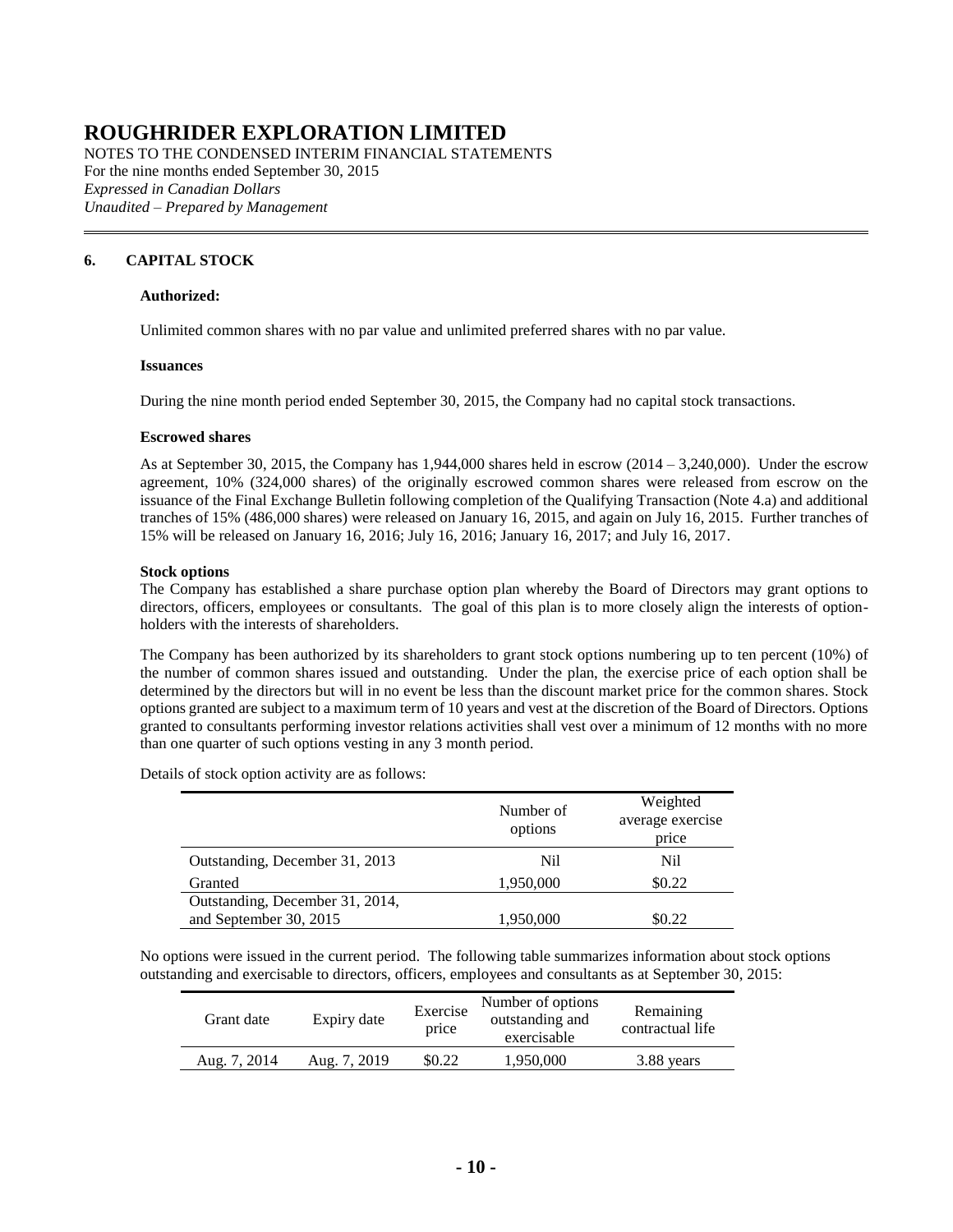NOTES TO THE CONDENSED INTERIM FINANCIAL STATEMENTS For the nine months ended September 30, 2015 *Expressed in Canadian Dollars Unaudited – Prepared by Management*

#### **[6.](#page-9-0) CAPITAL STOCK (CONTINUED)**

The fair value of stock options issued was calculated using the Black-Scholes Option Pricing Model, based on the following assumptions:

|                                 | Aug 7, 2014 |
|---------------------------------|-------------|
| Average risk-free interest rate | 1.43%       |
| Expected dividend yield         | $0.00\%$    |
| Expected stock price volatility | 144.6%      |
| Expected life                   | 5.0 years   |
| Value per option                | \$0.1975    |

#### **Warrants**

Details of warrant activity are as follows:

|                                | Number of<br>warrants | Weighted<br>average<br>exercise price |
|--------------------------------|-----------------------|---------------------------------------|
| As at December 31, 2013        | 140,000               | \$0.10                                |
| Exercised                      | (140,000)             | \$0.10                                |
| <b>Issued</b>                  | 6,867,646             | \$0.34                                |
| Outstanding, December 31, 2014 |                       |                                       |
| and September 30, 2015         | 6,867,646             | \$0.34                                |

There was no stock purchase warrant activity in the periods ended September 30, 2014 or 2015.

As at September 30, 2015, the outstanding stock purchase warrants were as follows:

| Expiry date   | Exercise price | Number of warrants | Remaining<br>life (years) |
|---------------|----------------|--------------------|---------------------------|
| June 30, 2016 | \$0.18         | $133,440^{(2)}$    | 0.75                      |
| July 16, 2016 | \$0.22         | 469,980(2)         | 0.80                      |
| July 16, 2017 | \$0.35         | 6,264,226          | 1.80                      |

(2)finder's warrants

The fair values of the finder's warrants issued were calculated using the Black-Scholes Option Pricing Model, based on the following weighted average assumptions:

|                                 | Sep 30, 2015 | Dec 31, 2014 |
|---------------------------------|--------------|--------------|
| Exercise price                  |              | \$0.21       |
| Average risk-free interest rate |              | 1.05%        |
| Expected dividend yield         |              | $0.00\%$     |
| Expected stock price volatility |              | 112.81%      |
| Expected life                   |              | vears        |